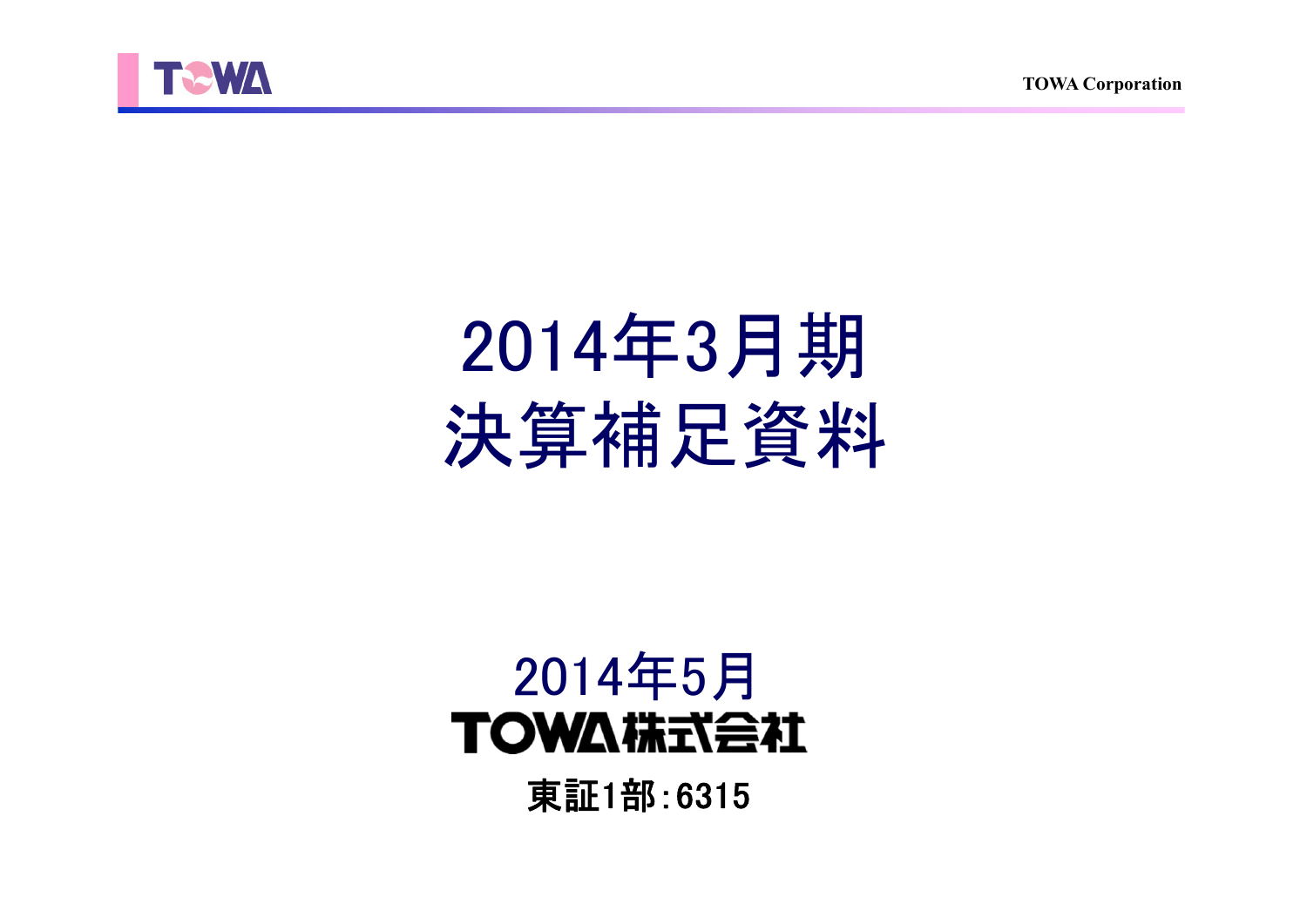## Ⅰ.決算概況(連結) Operating Results (Consolidated)





 ①Net sales ②Ordinary income to net sales a.Precision molds b.Semiconductor plastic encapsulation systems c.Semiconductor plastic encapsulation systems for LED d.Singulation parts and systems e. Engineering plastic molded products

|                    |                                                           |        |        |        |        | (単位:百万円/¥Millions) |
|--------------------|-----------------------------------------------------------|--------|--------|--------|--------|--------------------|
| 決算期                | Fiscal year                                               | 2011/3 | 2012/3 | 2013/3 | 2014/3 | 2013/9             |
| 経営成績·財政状態<br>(百万円) | Operating results and financial conditions<br>(¥Millions) |        |        |        |        |                    |
| 売上高                | Net sales                                                 | 22,592 | 17,140 | 16,454 | 17,165 | 8,328              |
| 経常利益               | Ordinary income                                           | 4,064  | 1,672  | 663    | 666    | 100                |
| 当期純利益              | Net income                                                | 3.751  | 968    | 691    | 568    | 52                 |
| 総資産                | Total assets                                              | 27,288 | 26,817 | 25,896 | 29,132 | 27,210             |
| 純資産                | Net assets                                                | 14,771 | 15,926 | 17,072 | 17,909 | 17.207             |
| 1株当たり指標(円)         | Per share data $(\frac{4}{3})$                            |        |        |        |        |                    |
| 1株当たり当期純利益         | Net income per share                                      | 150.00 | 38.71  | 27.64  | 22.72  | 2.10               |
| 諸指標(%)             | Data(% )                                                  |        |        |        |        |                    |
| 自己資本当期純利益率         | Return on equity                                          | 29.0   | 6.3    | 4.2    | 3.3    |                    |
| 総資産経常利益率           | Ordinary income to total assets                           | 15.0   | 6.2    | 2.5    | 2.4    |                    |
| 売上高経常利益率           | Ordinary income to net sales                              | 18.0   | 9.8    | 4.0    | 3.9    | 1.2                |
| 自己資本比率             | Equity ratio                                              | 54.1   | 59.4   | 65.2   | 60.6   | 62.4               |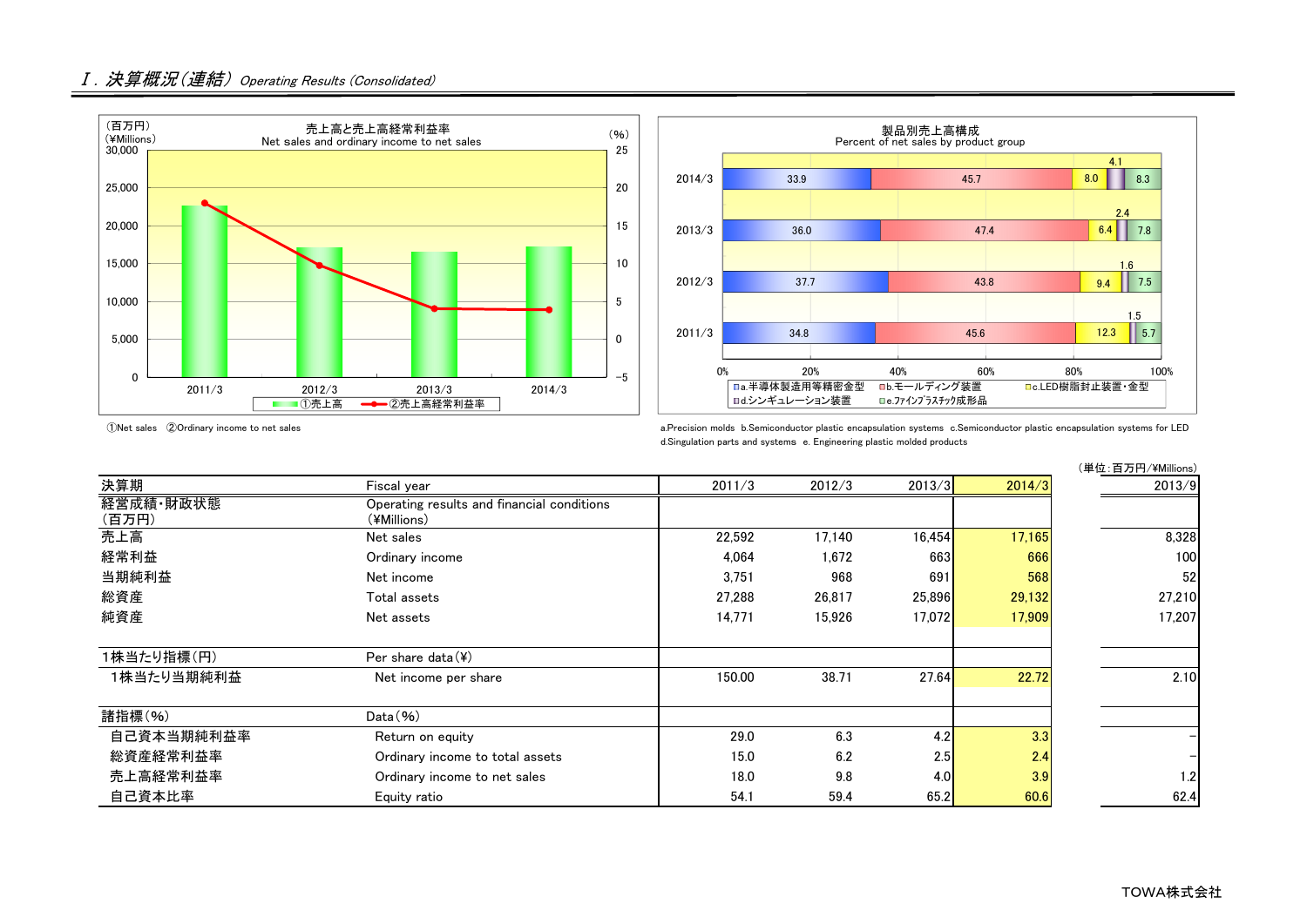### Ⅱ.四半期売上高動向(連結) Quarterly Net Sales (Consolidated)





| 製品別売上高 Net sales by product group                       |                                                        |         |       |           |         |        |         |         |           |       |        |         |         |           |       |        |         |         | (単位:百万円/¥Millions) |                       |        |
|---------------------------------------------------------|--------------------------------------------------------|---------|-------|-----------|---------|--------|---------|---------|-----------|-------|--------|---------|---------|-----------|-------|--------|---------|---------|--------------------|-----------------------|--------|
|                                                         |                                                        |         |       | 2011/3    |         |        |         | 2012/3  |           |       |        |         |         | 2013/3    |       | 2014/3 |         |         |                    |                       |        |
| 決算期                                                     | Fiscal year                                            | $4 - 6$ | $-9$  | $10 - 12$ | $1 - 3$ | 通期     | $4 - 6$ | $7 - 9$ | $10 - 12$ |       | 通期     | $4 - 6$ | $7 - 9$ | $10 - 12$ | $-3$  | 通期     | $4 - 6$ | $7 - 9$ | $10 - 12$          | $1 - 3$               | 通期     |
| 売上高合計                                                   | Total sales                                            | 5,317   | 7.227 | 5.777     | 4.27    | 22,592 | 4.009   | 3,803   | 4,665     | 4,660 | 17,140 | 5,604   | 5,111   | 3,237     | 2,501 | 16,454 | 3,555   | 4.772   | 3,076              | 5.761                 | 17,165 |
| 半導体製造用等精密金型<br>(1) Precision molds                      |                                                        | .852    | 2.104 | 2.121     | 1,787   | 7,866  | 1.537   | 1.320   | 1.745     | .859  | 6.462  | 1.984   | 1.665   | .247      | .026  | 5.923  | 1.443   | 1.723   | 1.009              | 1.634                 | 5.810  |
| モールディング装置                                               | 2) Semiconductor plastic encapsulation systems         | 2.421   | 3.371 | 2.888     | 1.630   | 10.313 | .529    | 1.657   | 2.152     | 2.173 | 7,513  | 3.052   | 2.623   | .254      | 870   | 7.801  | 1.479   | 2.007   | 1.406              | 2.958                 | 7.852  |
| LED樹脂封止装置·金型                                            | 3) Semiconductor plastic encapsulation systems for LED | 698     | .290  | 420       | 377     | 2.786  | 544     | 418     | 333       | 312   | 1.608  | 187     | 299     | 347       | 220   | 1.055  | 197     | 378     | 133                | 657                   | 1.367  |
| シンギュレーション装置<br>4) Singulation parts and systems         |                                                        | 40      | 127   | 13        | 155     | 337    | 38      | 104     | 111       | 12    | 267    | 67      | 204     | 65        | 57    | 395    | 82      | 285     | 158                | 182h                  | 710    |
| ファインプラスチック成形品<br>5) Engineering plastic molded products |                                                        | 304     | 332   | 332       | 319     | '.289  | 359     | 303     | 323       | 301   | 1.287  | 311     | 318     | 322       | 325   | 1.277  | 351     | 377     | 367                | 327                   | 1.424  |
| 月平均                                                     |                                                        | .772    | 2.409 | .926      | 1.424   | .883   | 1.336   | 1.268   | 1.555     | .553  | 1.428  | 1.868   | .704    | .079      | 834   | 1.371  | 1.185   | 1.591   | .025               | l.920 <mark>ll</mark> | 1.430  |

|        | 地域別売上高 Net sales by geographic area |         |       |           |              |        |                 |         |           |       |        |         |                 |           |            |        |         |                 |           | (単位:百万円/¥Millions) |        |  |
|--------|-------------------------------------|---------|-------|-----------|--------------|--------|-----------------|---------|-----------|-------|--------|---------|-----------------|-----------|------------|--------|---------|-----------------|-----------|--------------------|--------|--|
| 2011/3 |                                     |         |       |           |              |        | 2012/3          |         |           |       |        |         |                 | 2013/3    |            |        | 2014/3  |                 |           |                    |        |  |
| 決算期    | Fiscal year                         | $4 - 6$ | 1-9   | $10 - 12$ | $1 - 3$      | 通期     | $4 - 6$         | $7 - 9$ | $10 - 12$ | 1-3   | 通期     | $4 - 6$ | $7 - 9$         | $10 - 12$ | -3         | 通期     | $4 - 6$ | 7-9             | $10 - 12$ | -3                 | 通期     |  |
| 売上高合計  | Total sales                         | 5.317   | 7.227 | 5.777     | 4.271        | 22.592 | 4.009           | 3.803   | 4.665     | 4.660 | 17.140 | 5.604   | 5.111           | 3.237     | 2.501      | 16.454 | 3,555   | 4.772           | 3.076     | 5.761              | 17,165 |  |
| 日本     | 6)Japan                             | 889     | .735  | 936       | 943          | 4.507  | 688             | 925     | .030      | 675   | 3.320  | 702     | 590             | 614       | 614        | 2.521  | 5271    | 772             | 654       | .195               | 3.150  |  |
| 台湾     | 7) Taiwan                           | 1.661   | .920  | 1.611     | 751          | 5.945  | .103            | 695     | 912       | 421   | 3.132  | 595     | .227            | .068      | 423        | 3.314  | .556    | 1.619           | 873       | .326               | 5.376  |  |
| 韓国     | 8) Korea                            | 187     | 152   | 737       | 380          | .458   | 237             | 510     | 393       | 282   | .423   | 2.215   | 764             | 329       | 119        | 3.428  | 408     | 528             | 189       | 618                | 1.745  |  |
| 中国     | <b>9</b> China                      | 1.125   | .786  | 1.319     | <b>1.130</b> | 5.363  | 1.050           | 903     | 701       | 718   | 3.374  | 903     | 1.248           | 583       | 453        | 3.189  | 436     | 926             | 462       | 116                | 2.941  |  |
| その他アジア | 10 Other asia                       | 1.279   | .431  | 904       | 675          | 4.291  | 823             | 688     | 1.598     | 2.539 | 5.649  | .129    | 1.151           | 575       | <b>748</b> | 3.604  | 543     | 870             | 609       | .361               | 3,384  |  |
| 米州     | 11)America                          |         | 145   | 268       | 117          | 602    | 94              | 32      | 25        |       | 164    | 14      | 112             | 53        | 89         | 269    | 31      | 20 <sub>1</sub> | 263       | 112I               | 428    |  |
| 欧州     | 12Europe                            | 103     |       |           | 270          | 423    | 10 <sub>1</sub> | 47      |           |       |        | 441     | 16 <sub>1</sub> | 12        | 52         | 126h   | 51      | 34              | 23        | 29                 | 137    |  |

TOWA株式会社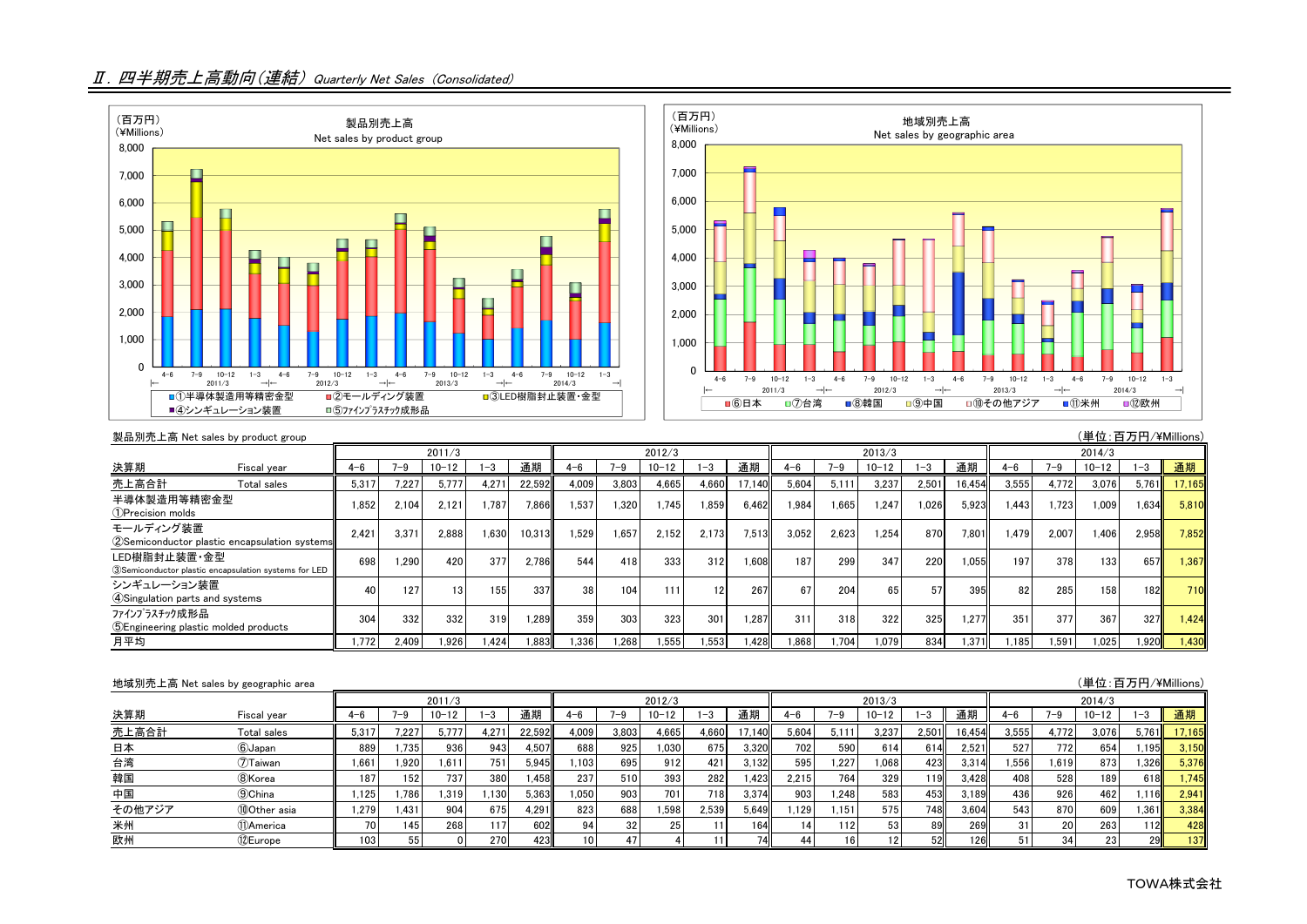#### Ⅲ.四半期受注高動向(連結) Quarterly Order (Consolidated)



|                                                         | exhibit with a credit reserved by product group        |         |         |        |       |        |         |       |           |       |        |         |                 |           |       |        |         |         |           |       |        |
|---------------------------------------------------------|--------------------------------------------------------|---------|---------|--------|-------|--------|---------|-------|-----------|-------|--------|---------|-----------------|-----------|-------|--------|---------|---------|-----------|-------|--------|
|                                                         |                                                        |         |         | 2011/3 |       |        |         |       | 2012/3    |       |        |         |                 | 2013/3    |       |        |         |         | 2014/3    |       |        |
| 決算期                                                     | Fiscal year                                            | $4 - 6$ | $7 - 9$ |        | ∣−3   | 通期     | $4 - 6$ | 7–9   | $10 - 12$ |       | 通期     | $4 - 6$ | 7–a             | $10 - 12$ | '–3   | 通期     | $4 - 6$ | $7 - 9$ | $10 - 12$ | -3    | 通期     |
| 受注高合計                                                   | Total order received                                   | 8.989   | 4,132   | 3,858  | 4,304 | 21,285 | 4.265   | 2.891 | 6,053     | 5,255 | 18,466 | 5,190   | 3,039           | 2,766     | 2.763 | 13.759 | 4,740   | 4,454   | 5,048     | 5.677 | 19,921 |
| 半導体製造用等精密金型<br>1)Precision molds                        |                                                        | 2.587   | 1.554   | 1.455  | 1.841 | 7,438  | 1.558   | 1.236 | 2.263     | 1.969 | 7.028  | 1.797   | 1.052           | 1.131     | 1.101 | 5.083  | 1.980   | 1.490   | 1.326     | 1.539 | 6,336  |
| モールディング装置                                               | 2) Semiconductor plastic encapsulation systems         | 4.437   | 1.651   | 1.587  | 1.657 | 9,334  | 2.055   | 982   | 3.221     | 2.720 | 8.978  | 2.741   | 1.119           | 970       | .103  | 5.934  | 1.904   | 2.067   | 2.643     | 3,339 | 9.954  |
| LED樹脂封止装置·金型                                            | 3) Semiconductor plastic encapsulation systems for LED | 1.546   | 465     | 454    | 335   | 2.801  | 227     | 348   | 289       | 147   | 1.013  | 168     | 529             | 270       | 53    | 1.021  | 365     | 275     | 642       | 273   | 1,556  |
| シンギュレーション装置<br>4) Singulation parts and systems         |                                                        | 101     | 132     | 35     | 142   | 411    | 73      |       | $-29$     | 103   | 164    | 160     | 30 <sup>1</sup> | 901       | 158   | 439    | 107     | 257     | 101       | 198   | 664    |
| ファインプラスチック成形品<br>5) Engineering plastic molded products |                                                        | 316     | 327     | 326    | 327   | 1.298  | 350     | 307   | 309       | 313   | 1,281  | 322     | 306             | 304       | 346   | 1.279  | 383     | 362     | 335       | 327   | 1.409  |
| 月平均                                                     |                                                        | 2,996   | 1.377   | 1.286  | 1.435 | 1.774  | 1.422   | 964   | 2.018     | .752  | 1.539  | .730    | 1,013           | 922       | 9211  | 1.147  | .580    | 1.485   | 1.683     | .892  | 1,660  |

|        | 地域別受注高 Order received by geographic area |       |       |                 |       |        |         |        |           |       |        |         |        |           |       |        |         |       | (単位:百万円/¥Millions) |         |        |  |  |
|--------|------------------------------------------|-------|-------|-----------------|-------|--------|---------|--------|-----------|-------|--------|---------|--------|-----------|-------|--------|---------|-------|--------------------|---------|--------|--|--|
|        |                                          |       |       | 2011/3          |       |        |         | 2012/3 |           |       |        |         | 2013/3 |           |       |        |         |       | 2014/3             |         |        |  |  |
| 決算期    | Fiscal year                              | 4-6   | 1-c   | $10 - 12$       | -3    | 通期     | $4 - 6$ | -9     | $10 - 12$ |       | 通期     | $4 - 6$ | r—u    | $10 - 12$ | -3    | 通期     | $4 - 6$ | 1-9   | $10 - 12$          | $1 - 3$ | 通期     |  |  |
| 受注高合計  | Total order received                     | 8.989 | 4.132 | 3,858           | 4.304 | 21,285 | 4.265   | 2,891  | 6,053     | 5,255 | 18.466 | 5.190   | 3.039  | 2.766     | 2.763 | 13.759 | 4.740   | 4.454 | 5.048              | 5.67    | 19,921 |  |  |
| 日本     | 6)Japan                                  | 1.038 | 781   | 853             | 875   | 3,548  | 821     | 906    | 963       | 495   | 3,187  | 7031    | 593    | 645       | 551   | 2.494  | 602     | 802   | 1.130              | 1.048   | 3,583  |  |  |
| 台湾     | 7)Taiwan                                 | 2.863 | 992   | 921             | 913   | 5.691  | 615     | 642    | 602       | 512   | 2.372  | .492    | 1.027  | 793       | 1.079 | 4.392  | .639    | .299  | 894                | 1.793   | 5,626  |  |  |
| 韓国     | 8) Korea                                 | 546   | 415   | 395             | 277   | .635   | 435     | 375    | 219       | 2,573 | 3.604  | 637     | 119    | 219       | 352   | .328   | 592     | 583   | 1.139              | 330     | 2.645  |  |  |
| 中国     | <b>9</b> China                           | 2.456 | 376   | 907             | 1.198 | 4.938  | 1.801   | 746    |           | 981   | 3.520  | .327    | 564    | 284       | 389   | 2.566  | 902     | 598   | 794                | 1.046   | 3.341  |  |  |
| その他アジア | 100ther asia                             | 1.886 | 1.108 | 601             | 921   | 4.518  | 503     | 196    | 4.202     | 657   | 5.559  | 912     | 704    | 668       | 293   | 2.579  | 966     | 823   | 990                | 989     | 3.770  |  |  |
| 米州     | (11)America                              | 168   | 268   |                 | 90    | 623    |         |        |           | 251   | 117    |         |        | 112       | 34    | 263    |         | 330   | 49                 | 467     | 864    |  |  |
| 欧州     | 12Europe                                 | 29    | 188   | 84 <sub>1</sub> | 261   | 329    |         |        |           |       | 104    |         |        |           | 62    | 134    | 20      |       | 50                 |         | 89     |  |  |